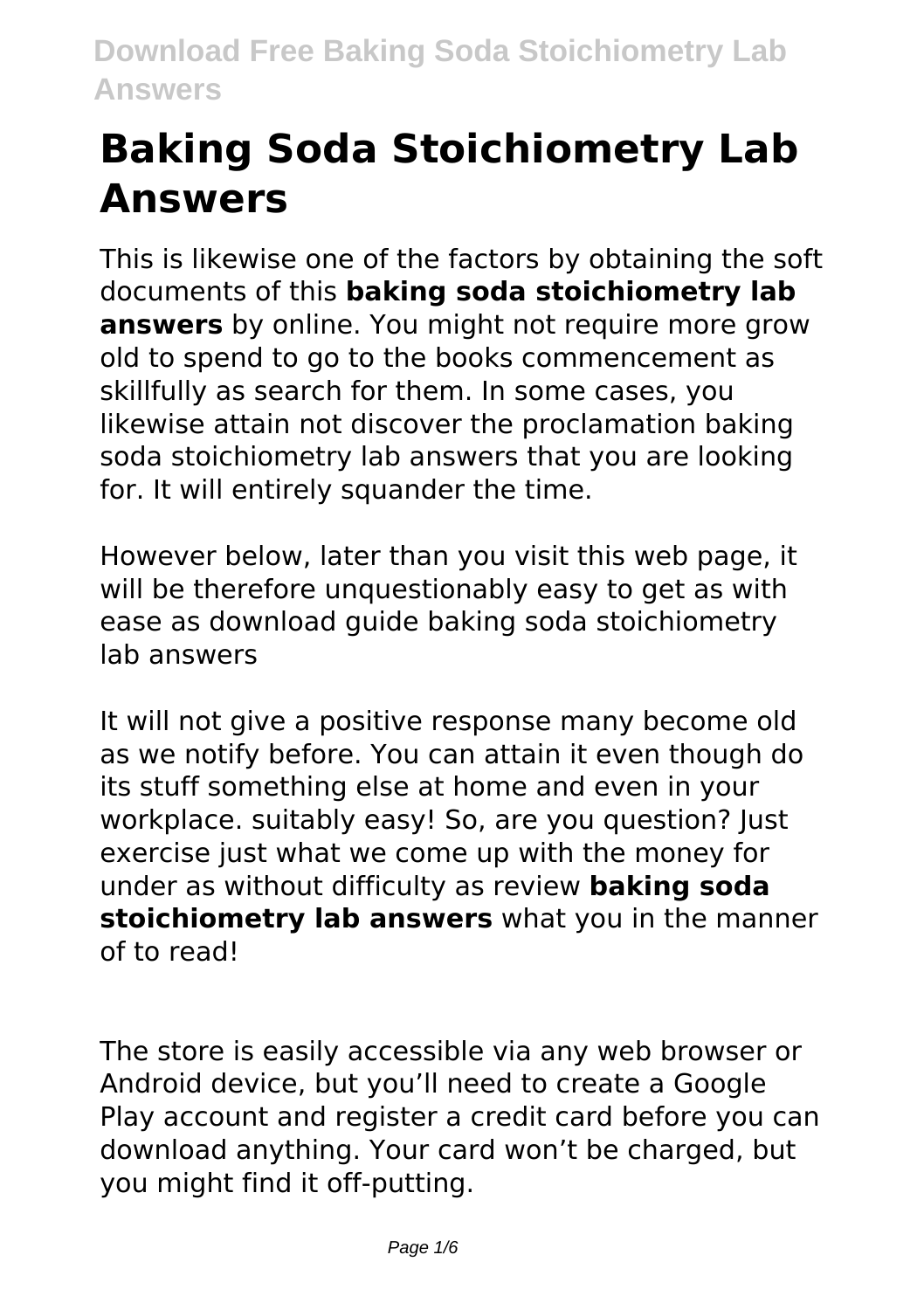#### **Stoichiometry lab answer key - BetterLesson**

This amount of moles is equal to molecules. In this lab, we mixed together the reactants, 0.05 moles of baking soda and some vinegar into a flask. The products were the carbon dioxide, water, and sodium acetate. After mixing these chemicals together, we boiled the flask until all the liquid in the solution was gone.

#### **stoichiometry lab vinegar and baking soda answers - Bing**

Limiting Reagent Demonstration Vinegar + Baking Soda Scott Milam. ... Mixing SUPER GLUE and Baking Soda is WEIRD - Duration: ... Growing Answers Recommended for you.

#### **Stoichiometry Lab Report - Google Docs**

Sodium bicarbonate (baking soda, as it is more commonly named) is the substance that causes many baked goods to rise. This rising action occurs because when strongly heated in the oven, baking soda decomposes producing one or more gasses. The gases become trapped within the mixture to form the "air pockets" which provide the fluffy mixture.

#### **Baking Soda Stoichiometry Lab Answers**

of a teaspoon of baking soda to the evaporating dish, and record the total mass in the Data Table. 3. Cover the evaporating dish with the watch glass so that only the spout of the evaporating dish is exposed. 4. Use the dropper to drip HCl down the spout and into the dish. Add HCl until the fizzing ceases. 5.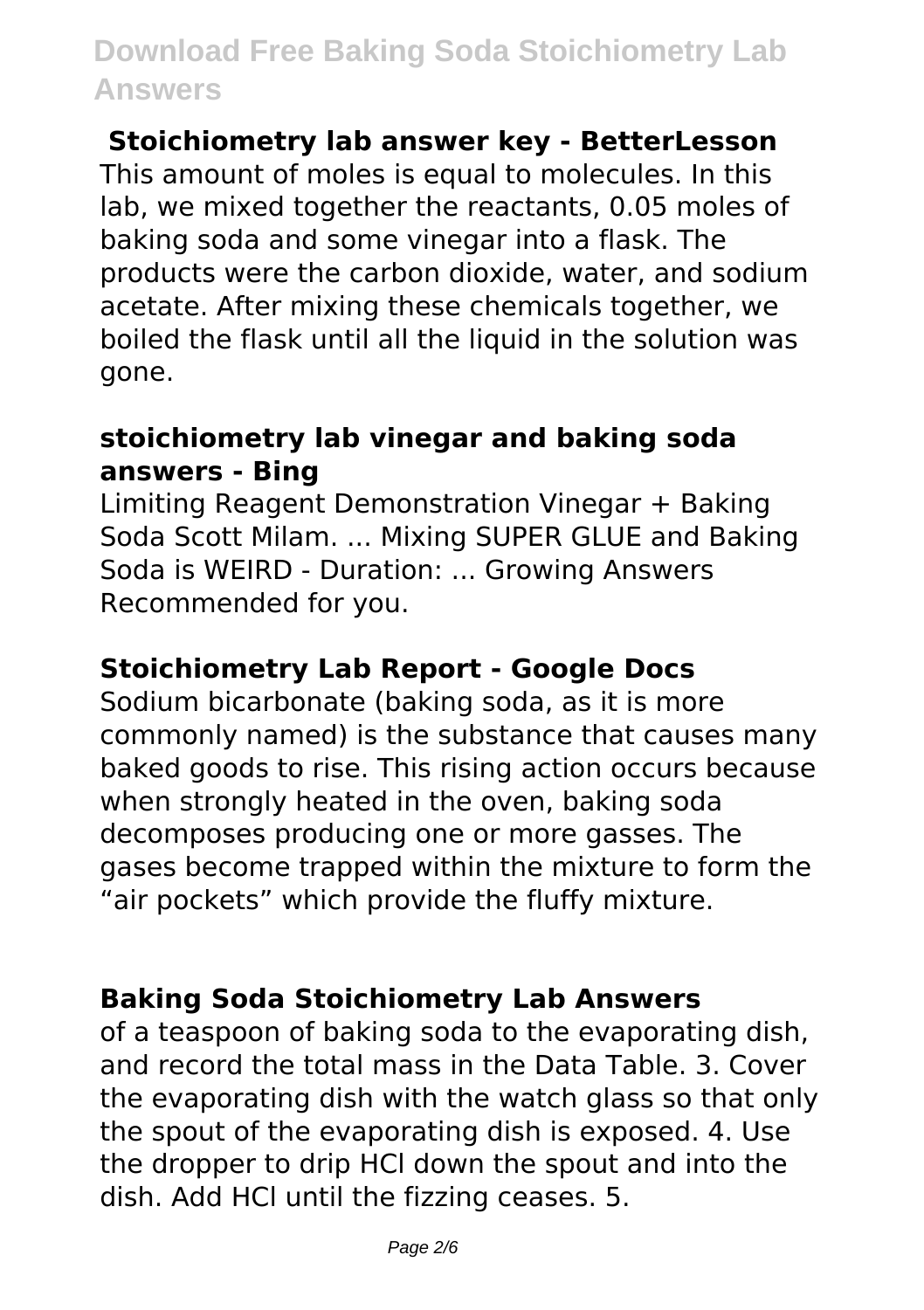#### **Lab 21: Stoichiometry – Decomposition of Baking Soda**

The Stoichiometry of Vinegar and Baking Soda Purpose: To predict the amount of carbon dioxide and sodium acetate produced in a chemical reactions, then calculate the percent yield of each.

#### **Vinegar and Baking Soda Stoichiometry Lab**

Introduction In this lab, we mixed together Baking Soda, and Vinegar to create sodium acetate. After mixing these chemicals together and adding water, we noticed the substances bubbled and fizzed. After we heated it on a hot plate, the liquid turned into a white powder, sodium acetate.

#### **The Stoichiometry of Vinegar and Baking Soda Purpose ...**

decomposition reaction has been studied extensively by food chemists. Baking soda is used to prepare cakes in order to. ensure that cakes "rise" as they bake. As the temperature of the cake batter reaches approximately 50 °C, the baking soda decomposes and carbon dioxide is. released.

#### **CHEM111L: Bicarbonate Decomposition Post-Lab Video**

In this lab, students will decompose baking soda and use stoichiometry to determine the proper balanced chemical equation of its decomposition. Grade Level. High school. Objectives. By the end of this lesson, students should be able to; Use stoichiometry to confirm the reaction they observe. Witness a decomposition reaction. Chemistry Topics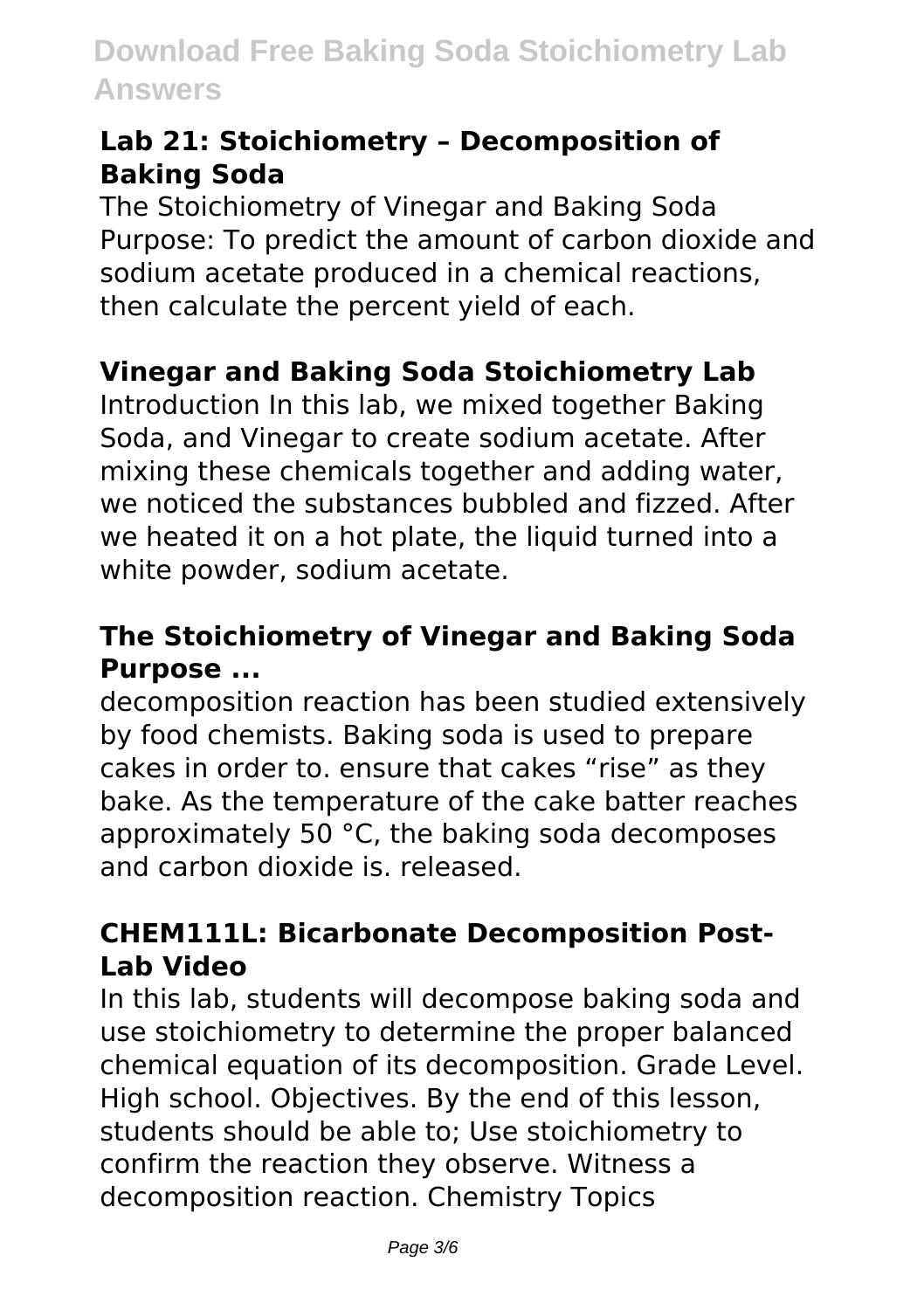#### **Stoichiometry Lab Report - Weebly**

In terms of prior knowledge or skills, students should have an understanding of stoichiometry and of experimental design as found in this stoichiometry lesson and this experimental design lesson. The materials needed for this lesson include the following: 10 g of baking soda per trial; About 30 ml of vinegar per trial; 2 cups or beakers; A stirring rod

#### **Stoichiometry Lab Report - Google Docs**

Lab 21: Stoichiometry – Decomposition of Baking Soda. Lab . 21: Stoichiometry – Decomposition of Baking Soda. Lab 21: ... Explain your answer. What was the solid product remaining in the crucible after heating? What gas - or gases were released from sodium bicarbonate upon heating?

#### **Classroom Resources | Baking Soda Stoichiometry | AACT**

In this particular lab we used stoichiometry, the part of chemistry that studies amounts of substances that are involved in reactions, to observe the reactions made by combining sodium hydrogen...

#### **Stoichiometry and Baking Soda Lab**

2. Go back to your lab station and place one large scoop of baking soda (sodium bicarbonate, NaHCO 3) into the test tube. 3. Using the same scale as before, weigh the test tube with the bak-ing soda. Record this mass in the Data Table. 4. Calculate the mass of the baking soda in the test tube and record the amount in the Data Table. 5.

## **Stoichiometry: Baking Soda and Vinegar** Page 4/6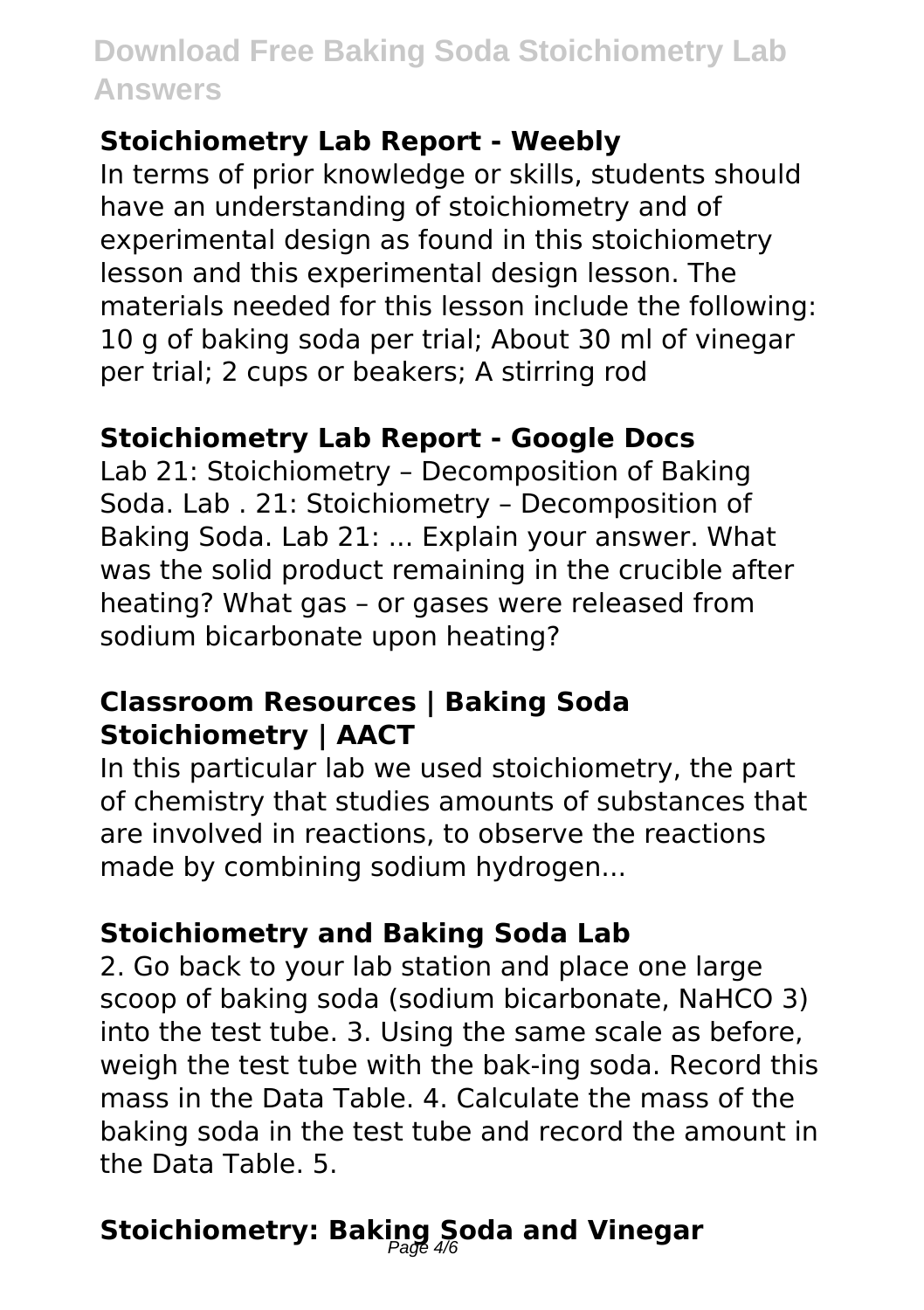#### **Reactions**

Lab 21: Stoichiometry – Decomposition of Baking Soda Stoichiometry – Decomposition of Baking Soda For our soul is humbled down to the dust. Psalms 43:25 Introduction A balanced chemical reaction shows products forming reactants such that the Law of Conservation of Matter is obeyed. The balanced chemical reaction may be used to answer

#### **Lab 21: Stoichiometry – Decomposition of Baking Soda**

Vinegar and Baking Soda Stoichiometry Lab Purpose: To predict the amount of Carbon Dioxide gas that should be produced in a chemical reaction; then calculate the amount of CO2 released, the percent yield. Materials: Baking Soda (NaHCO3), Vinegar (CH3COOH), 2 beakers and electronic balance. Procedure: 1. Obtain and record the mass of 100 mL beaker.

#### **Target Stoichiometry Lab**

This lab demonstrates the reactivity of two household cooking items, baking soda and vinegar. Baking soda is a powdered chemical compound called sodium bicarbonate, and vinegar includes acetic acid. These 2 components react in solution to form carbon dioxide, water, and sodium acetate as shown in the chemical reaction below:

#### **Decomposition of Baking Soda**

What happens when baking soda and vinegar are  $\hat{a}\epsilon$ ! www.answers.com  $\rightarrow$   $\hat{a} \in I$   $\rightarrow$  Food & Cooking  $\rightarrow$ Condiments › Vinegar When Baking soda and vinegar are combined, it makes a fizzing reaction when the